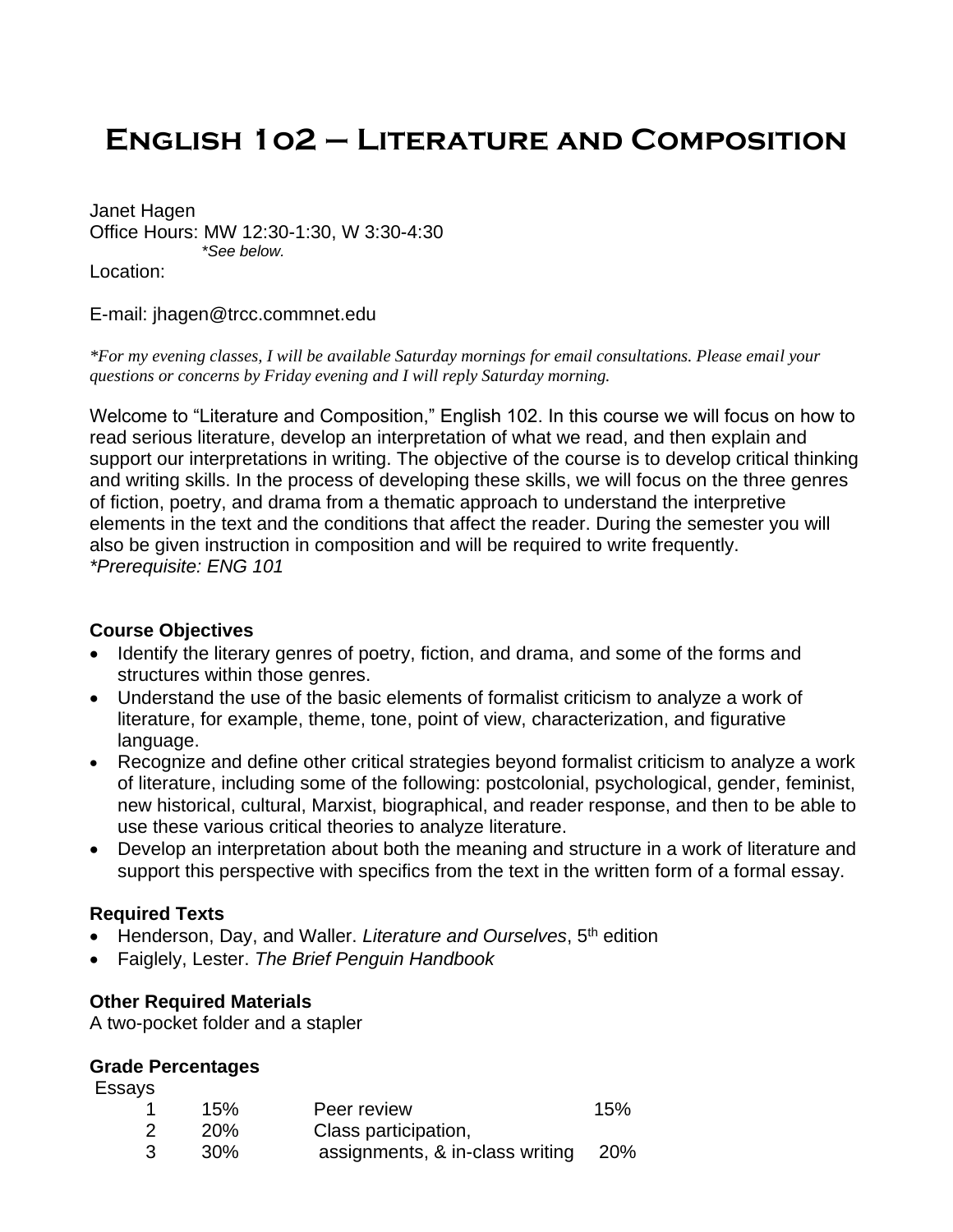#### **EXPLANATION OF ASSIGNMENT AND GRADES**

**ESSAYS (65)%:** During this session you will be required to write three formal essays. As my expectations increase, so will the grade percentage awarded for each essay. Each essay is to be thesis driven and support an argument. The thesis statement should be in the introduction, and the body of the essay should contain paragraphs that support and develop the thesis with textual evidence cited correctly. The essay assignments will be handed out in class and will focus on the thematic units we will have been reading and discussing.

**PEER REVIEW (15%):** Before turning in your essay, you will be required to develop a formal typed draft of your essay to bring to class for a peer review workshop (along with four copies of your draft to share with your peers). Bring to class a total of five copies. This draft should be the best essay you can write and should be **completed** with the assigned amount of pages typed. In class you will be assigned into groups, where you will be responsible to give feedback to your peers based on the requirements I will explain and hand out during that class period. After you receive written input from your peers, it is expected you will then revise your essay. You will be graded on how effectively you review your peers' essays. *If you miss a peer review day or come to class without a fully typed draft for review and four copies of that draft you will not be able to participate in peer review and it will affect your grade negatively.* (You will not be allowed to leave class to go make copies. You must be prepared at the beginning of class.) Finally, when you turn in your final paper you will need to place it in a pocket folder with the original essay (before peer review), the actual five peer reviews, and your final essay to be graded.

**Paper Format:** There is no such thing as a hand-written formal essay. Periodically, I will assign hand-written writings (or will accept them), but all formal essays are to be typed on a computer or word processor, double-spaced (not triple or two-and-half spaces), with one inch margins and fonts no larger than 12 points. (A good example of what I will be expecting is font the size of Times New Roman 12.) Be forewarned that if you include extra spaces between paragraphs or type in extra large margins or fonts, etc., your paper will be returned without a grade or it will affect your grade negatively. All essays *must* follow MLA citation format (the citation format you learned in English 101). (See page 306 in Lester Faigley's *The Brief Penguin Handbook* for an example of the correct format for an academic essay.) If you need to make last minute corrections, handwriting on your essay is acceptable (as long as there aren't too many mistakes). \**Pet Peeve*: *Sloppy papers. It is your job to proofread your paper. If I can't read your paper due to careless errors such as spelling mistakes, I will return it.* 

**CLASS PARTICIPATION and ASSIGNMENTS (20%):** A literature course such as this requires class discussion, with your input vital for the success of the course. Thus, I will expect that you will have read the assigned material before class and will be able to fully participate, individually and, if designated, in a group. Throughout the semester I will be assigning in and out-of-class informal assignments. Unless noted otherwise, you will be able to hand in these assignments handwritten. You will be graded on your work, both verbal and written, and in a group and as an individual. **Missed assignments cannot be made up.**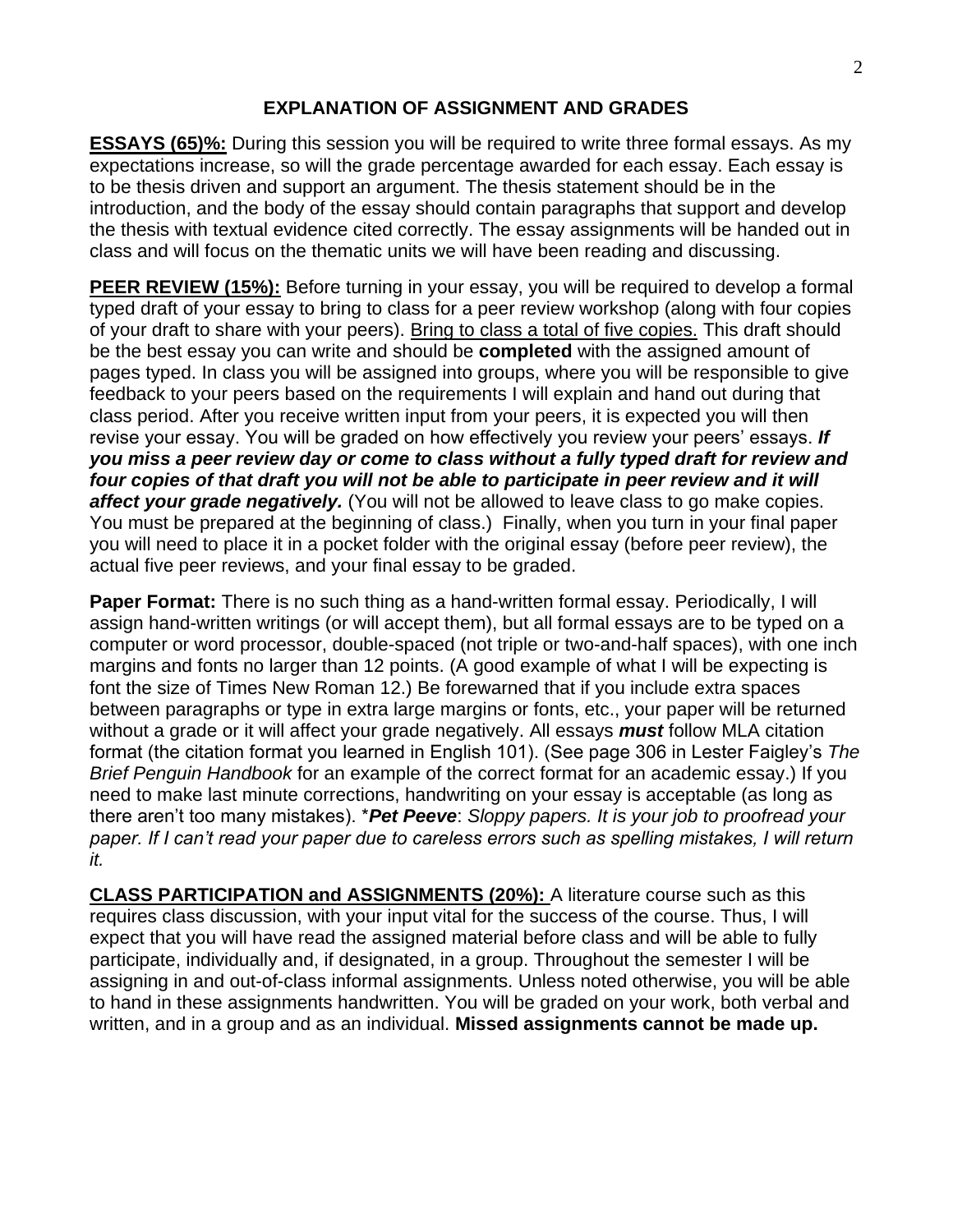#### **OTHER POLICIES**

**Deadlines:** There is no such thing as late work. If you have an emergency, please contact me before the due date to make other arrangements. Only in a documented emergency will I accept email submissions, which must be okayed with me ahead of time.

**Attendance:** In order for the class to be successful it is important that you attend regularly. You will be allowed two unexcused absences. After that your grade will be lowered one full letter grade for each class you miss. Six absences is an automatic F. **If you must miss class, please remember that you will still be held accountable for the material covered in class and all assignments that are due that day.** (If you leave during the night, it will be counted as one full absence.) My suggestion is that early on you find a friend you can contact to find out what you missed should you happen to be absent. I also suggest that you contact me via email. Also, keep in mind that the work we do in class, such as in-class writing or group work, cannot be made up, and it is a part of your grade. (Excused absences are the exception. An excused absent includes for example illness and/or injury. Please bring in a doctor's note or contact me ahead of time with written verification.)

**Tardiness:** *Please be in class on time*. It is very disruptive for everyone already engaged in an activity to have to stop because of late arrivals. Therefore, within the first five minutes of class I will take attendance. If you arrive after the five minutes, I will mark you late. Being late twice will equal one unexcused absence. Being late four times will equal two unexcused absences, etc.

**Breaks:** Because this class is lengthy, I will be giving a break halfway through the evening. Unless it is an emergency, please refrain from leaving the class at all other times. Doing so is disruptive and it will affect your class participation grade negatively.

**Academic Integrity:** Academic integrity is essential to a useful education. Failure to act with academic integrity severely limits a person's ability to succeed in the classroom and beyond. Furthermore, academic dishonesty erodes the legitimacy of every degree awarded by the College. In this class and in the course of your academic career, present only your own best work; clearly document the sources of the material you use from others; and act at all times with honor.

*General Definition (Student Discipline Policy, section 2:10, Board of Trustees of Connecticut Community Colleges)*

Academic Dishonesty shall in general mean conduct which has as its intent or effect the false representation of a student's academic performance, including but not limited to (a) cheating on an examination,

(b) collaborating with others in work to be presented, contrary to the stated rules of the course,

(c) plagiarizing, including the submission of others' ideas or papers (whether purchased, borrowed, or otherwise obtained) as one's own,

(d) stealing or having unauthorized access to examination or course materials,

(e) falsifying records of laboratory or other data,

(f) submitting, if contrary to the rules of a course, work previously presented in another course, and

(g) knowingly and intentionally assisting another student in any of the above, including assistance in an arrangement whereby any work, classroom performance,

examination or other activity is submitted or performed by a person other than the student under whose name the work is submitted or performed.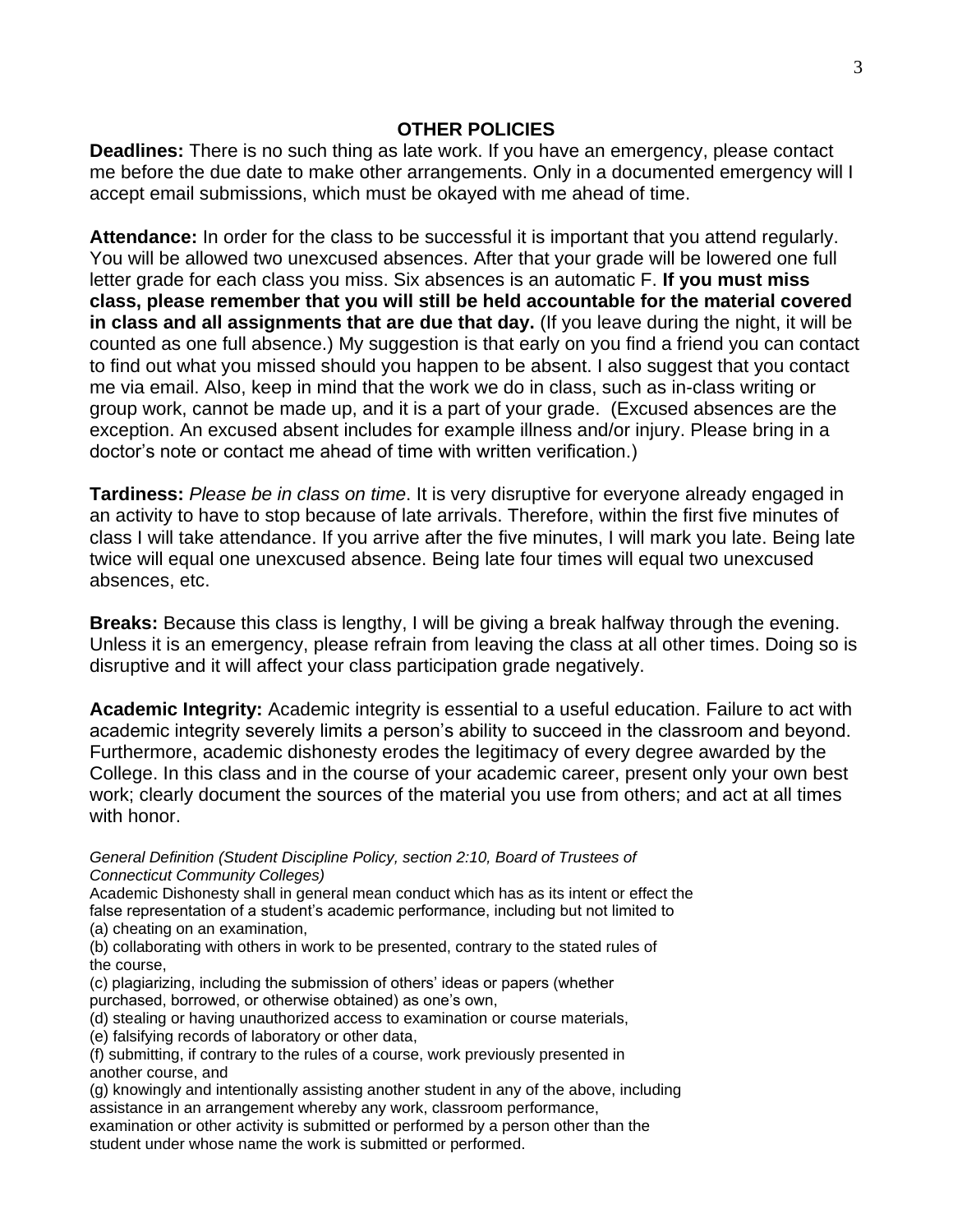**Tutoring:** Three Rivers has tutors trained to assist students in developing better writing skills. You can also access help via email at [TRWritingCenter@trcc.commnet.edu.](mailto:TRWritingCenter@trcc.commnet.edu) Include your name, student ID, and brief explanation of the assignment

**Students with disabilities:** Any student with a hidden or visible disability which may require classroom modifications should see me about her/his disability within the first week or two of class. I will ask you to see one of the learning disabilities counselors on campus so that together we can work out an appropriate plan to meet your needs.

**Cell phones and beepers:** School regulations require that all cell phones and beepers be turned off in learning environments. If it is imperative for you to be available by cell phone or a beeper, please speak to me before class to arrive at a suitable agreement. (No text messaging either during class.)

**Final Note:** I have listed my e-mail address. Please contact me at anytime, and I will get back to you as soon as I can. Remember that it is to your advantage to come to me at any time with questions, concerns, or just to discuss your progress in the class.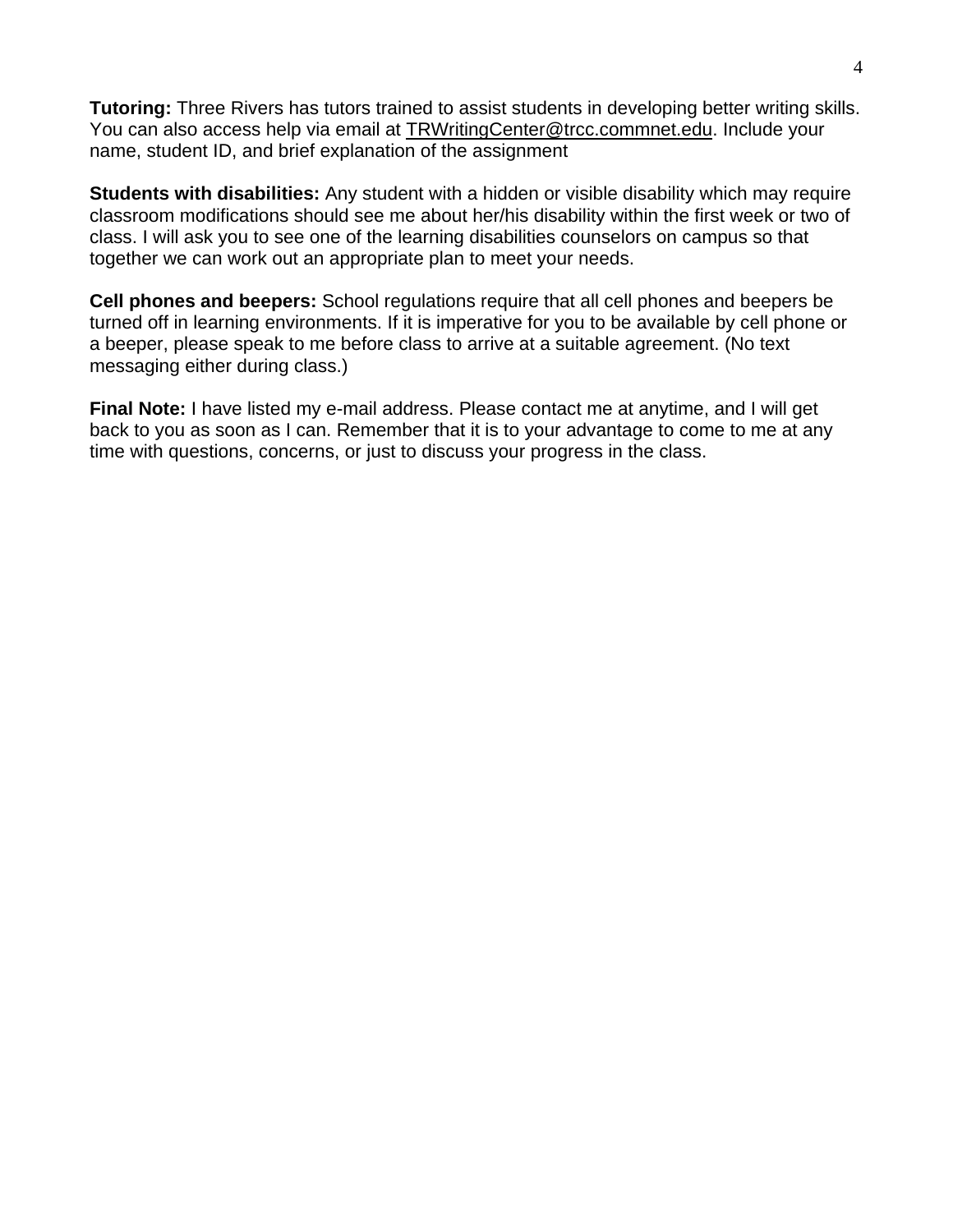# Fall Session 2007

*Please bring your books to class every day. If you do not have the text we are working out of in class, then you will not be allowed to participate in class activities and assignments.*

# **AUGUST**

# *Week One*

Introduction to course. What have we been reading and why do we read? What constitutes "serious" literature? What is the connection between reading literature and becoming better critical thinkers and writers?

### **SEPTEMBER**

#### *Week Two*

5 In *Literature and Ourselves* read **Poetry** 12-21 (Formalist Criticism); Freedom and Responsibility 870; "The Unknown Citizen" 966; "The Conscientious Objector" 968; "Aunt Jennifer's Tigers" 973; "Immigrants" 975; "The Woman Hanging from the Thirteenth Floor Window" 976; "In Response to Executive Order . . ." 978. After reading the poems, choose one that most affected how you think about freedom and/or responsibility. In writing, first describe what the poem encouraged you to think about and then identify why, citing from the poem to support your ideas. The responses need to be typed and will be collected.

### *Week Three*

12 **Essays and Fiction** 3-12; "A Modest Proposal" 872 – answer Questions for Discussion, page 878, and respond to number 1 and 4 under "Suggestions for Exploration and Writing"; "Letter from Birmingham City Jail" 892 – answer Questions for Discussion" 905-906 and then **type** a response to 1. and 2. under "Suggestions for Exploration" 906. "Harrison Bergeron" 912

#### *Week Four*

19 "A & P" 955; "On the Rainy River" 993; "The Ones Who Walk Away from Omelas" 949; "Customs of the Country" 639

#### *Week Five*

26 From *The Brief Penguin Handbook* read "Writing about Literature," 300-310. Bring to class notes from the work you will be writing your literary analysis on.

## **OCTOBER**

#### *Week Six*

3 **Peer Review –** bring to class FIVE copies of your essay and *The Brief Penguin Handbook*.

#### *Week Seven*

10 **ESSAY ONE DUE**. Men and Women 263 (Gender Criticism). "Professions for Women" 266 – answer "Questions for Discussion" 270; "Love Is a Fallacy" 271; "Desiree's Baby" 328; "The Yellow Wallpaper" 333; "Barbie Doll" 424

#### *Week Eight*

17 "Breaking Tradition" 425; "Anniversary" 427; "A Temporary Matter" 377; *Trifles* 980